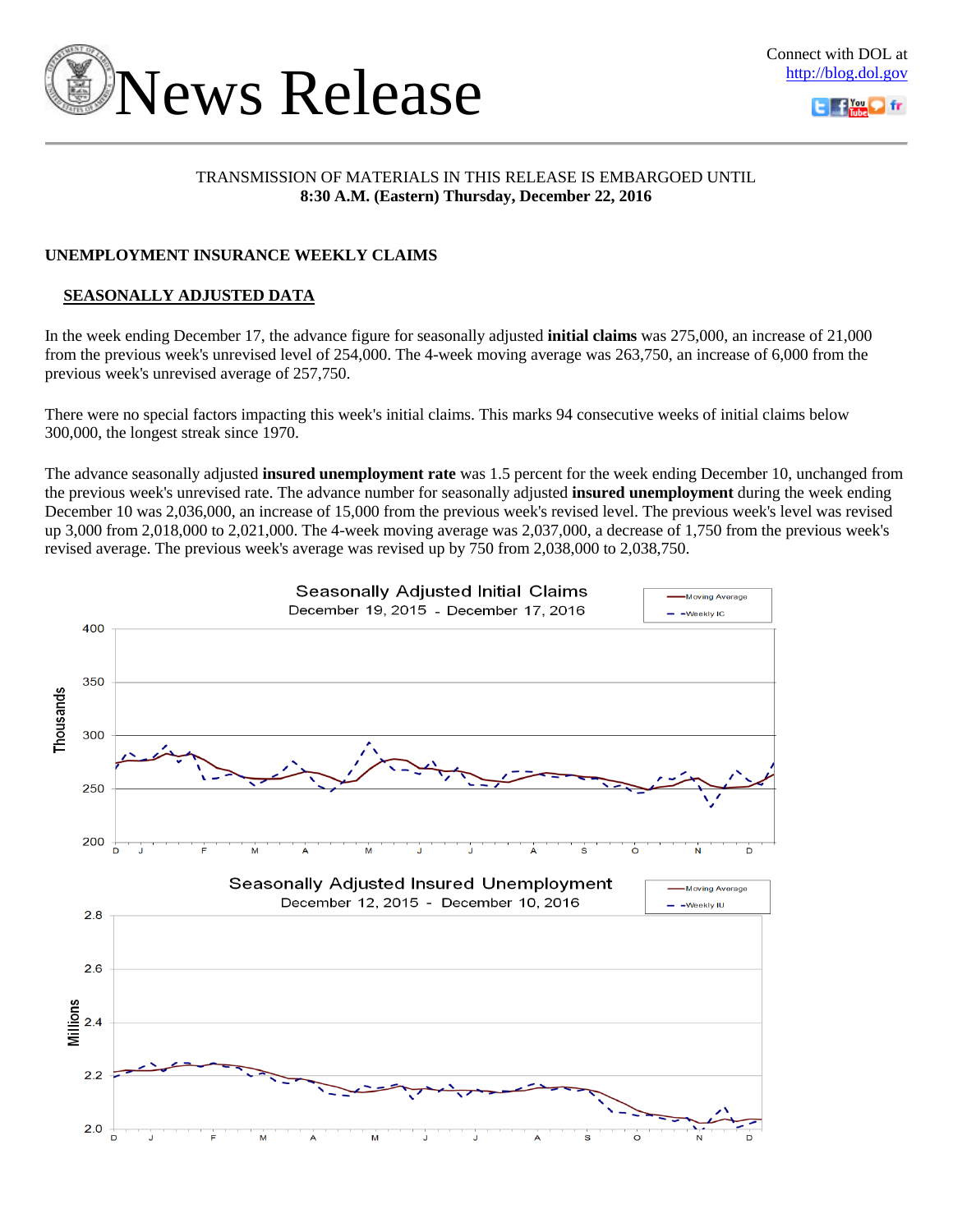## **UNADJUSTED DATA**

The advance number of actual initial claims under state programs, unadjusted, totaled 315,613 in the week ending December 17, an increase of 10,280 (or 3.4 percent) from the previous week. The seasonal factors had expected a decrease of 13,983 (or -4.6 percent) from the previous week. There were 319,641 initial claims in the comparable week in 2015.

The advance unadjusted insured unemployment rate was 1.5 percent during the week ending December 10, an increase of 0.1 percentage point from the prior week. The advance unadjusted number for persons claiming UI benefits in state programs totaled 2,095,320, an increase of 98,131 (or 4.9 percent) from the preceding week. The seasonal factors had expected an increase of 82,879 (or 4.1 percent) from the previous week. A year earlier the rate was 1.7 percent and the volume was 2,286,725.



The total number of people claiming benefits in all programs for the week ending December 3 was 2,038,507, a decrease of 78,930 from the previous week. There were 2,256,208 persons claiming benefits in all programs in the comparable week in 2015.

No state was triggered "on" the Extended Benefits program during the week ending December 3.

Initial claims for UI benefits filed by former Federal civilian employees totaled 1,088 in the week ending December 10, a decrease of 504 from the prior week. There were 1,083 initial claims filed by newly discharged veterans, a decrease of 52 from the preceding week.

There were 12,478 former Federal civilian employees claiming UI benefits for the week ending December 3, a decrease of 3,601 from the previous week. Newly discharged veterans claiming benefits totaled 12,528, a decrease of 981 from the prior week.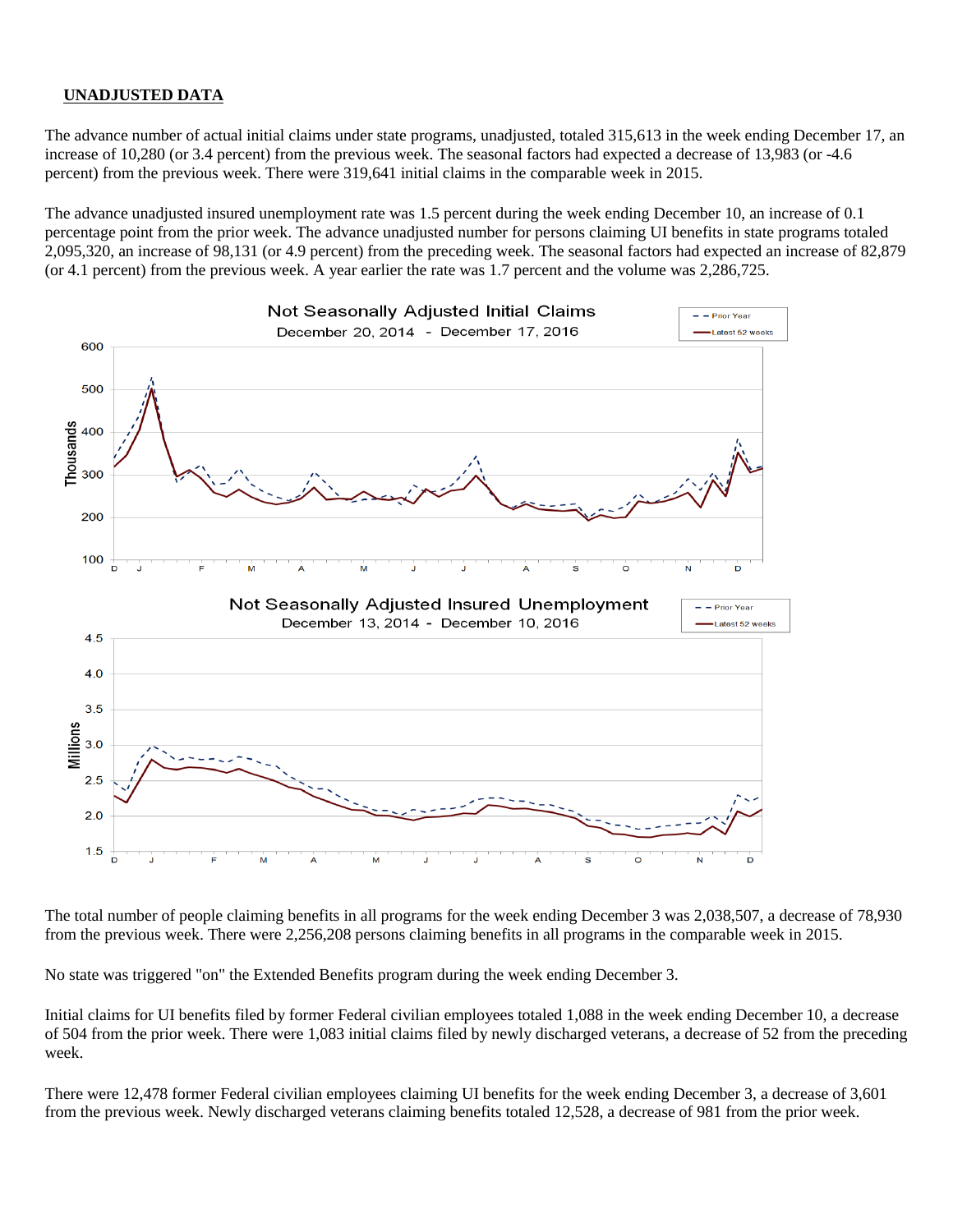The highest insured unemployment rates in the week ending December 3 were in Alaska (4.0), Puerto Rico (2.5), New Jersey (2.4), California (2.3), Pennsylvania (2.3), Connecticut (2.2), Montana (2.2), West Virginia (2.2), Illinois (1.9), Massachusetts (1.9), Minnesota (1.9), and Nevada (1.9).

The largest increases in initial claims for the week ending December 10 were in Illinois (+2,787), Florida (+566), Colorado (+485), Kansas (+477), and Indiana (+476), while the largest decreases were in New York (-13,110), Pennsylvania (-9,655), Texas (- 4,685), Wisconsin (-4,127), and Minnesota (-3,563).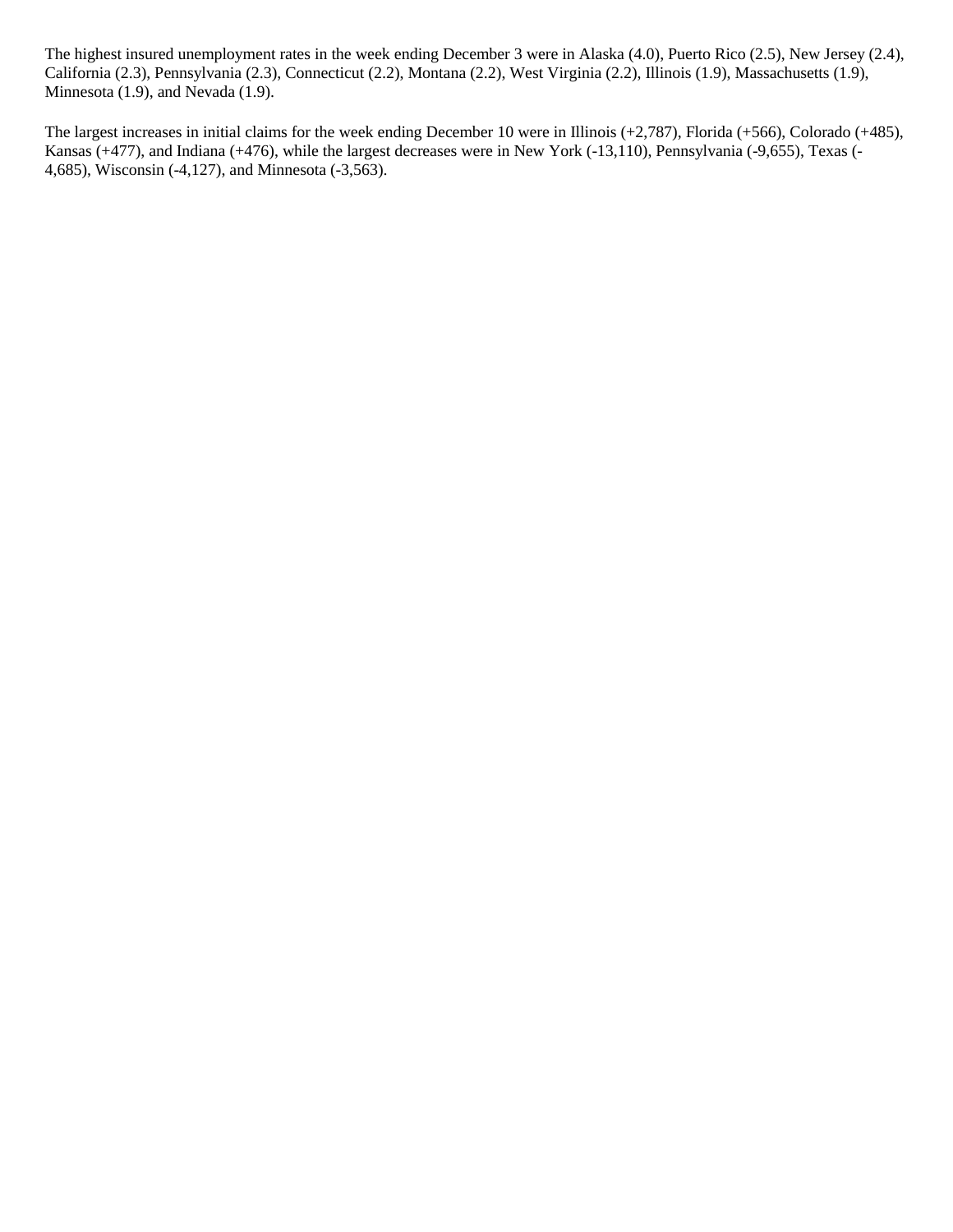### UNEMPLOYMENT INSURANCE DATA FOR REGULAR STATE PROGRAMS

| <b>WEEK ENDING</b>                  | December 17 | December 10 | <b>Change</b> | December 3  | <b>Prior</b><br>$\overline{\text{Year}^1}$ |
|-------------------------------------|-------------|-------------|---------------|-------------|--------------------------------------------|
| Initial Claims (SA)                 | 275,000     | 254,000     | $+21,000$     | 258,000     | 269,000                                    |
| Initial Claims (NSA)                | 315,613     | 305,333     | $+10,280$     | 352,534     | 319,641                                    |
| 4-Wk Moving Average (SA)            | 263,750     | 257,750     | $+6,000$      | 252,500     | 274,250                                    |
| <b>WEEK ENDING</b>                  | December 10 | December 3  | <b>Change</b> | November 26 | Prior<br>Year                              |
| Insured Unemployment (SA)           | 2,036,000   | 2,021,000   | $+15,000$     | 2,007,000   | 2,195,000                                  |
| Insured Unemployment (NSA)          | 2,095,320   | 1,997,189   | $+98,131$     | 2,071,371   | 2,286,725                                  |
| 4-Wk Moving Average (SA)            | 2,037,000   | 2,038,750   | $-1,750$      | 2,029,250   | 2,215,250                                  |
| Insured Unemployment Rate $(SA)^2$  | 1.5%        | 1.5%        | 0.0           | 1.5%        | 1.6%                                       |
| Insured Unemployment Rate $(NSA)^2$ | 1.5%        | 1.4%        | $+0.1$        | 1.5%        | 1.7%                                       |

## INITIAL CLAIMS FILED IN FEDERAL PROGRAMS (UNADJUSTED)

| <b>WEEK ENDING</b>              | December 10 | December 3 | <b>Change</b> | <b>Prior Year</b> |
|---------------------------------|-------------|------------|---------------|-------------------|
| Federal Employees (UCFE)        | .088        | 1.592      | $-504$        | 1.181             |
| Newly Discharged Veterans (UCX) | .083        | 1.135      | $-52$         | 1.251             |

### PERSONS CLAIMING UI BENEFITS IN ALL PROGRAMS (UNADJUSTED)

| <b>WEEK ENDING</b>                           | December 3 | November 26 | <b>Change</b> | <b>Prior Year</b> |
|----------------------------------------------|------------|-------------|---------------|-------------------|
| <b>Regular State</b>                         | 1,993,028  | 2,067,695   | $-74,667$     | 2,201,677         |
| <b>Federal Employees</b>                     | 12,478     | 16,079      | $-3,601$      | 13,746            |
| <b>Newly Discharged Veterans</b>             | 12,528     | 13,509      | $-981$        | 16,703            |
| <b>Extended Benefits</b> <sup>3</sup>        |            |             |               | $\Omega$          |
| <b>State Additional Benefits<sup>4</sup></b> | 7,287      | 7.572       | $-285$        | 7,581             |
| STC / Workshare <sup>5</sup>                 | 13,186     | 12,582      | $+604$        | 16,501            |
| <b>TOTAL</b>                                 | 2,038,507  | 2,117,437   | $-78,930$     | 2,256,208         |

### FOOTNOTES

SA - Seasonally Adjusted Data, NSA - Not Seasonally Adjusted Data

- 1. Prior year is comparable to most recent data.
- 2. Most recent week used covered employment of 138,322,138 as denominator.
- 3. Information on the EB program can be found here: **EB Program information**
- 4. Some states maintain additional benefit programs for those claimants who exhaust regular, extended and emergency benefits. Information on states that participate, and the extent of benefits paid, can be found starting on page 4-5 of this link: [Extensions and Special Programs](http://oui.doleta.gov/unemploy/pdf/uilawcompar/2010/special.pdf)  [PDF](http://oui.doleta.gov/unemploy/pdf/uilawcompar/2010/special.pdf)
- 5. Information on STC/Worksharing can be found starting on page 4-9 of the following link: [Extensions and Special Programs PDF](http://oui.doleta.gov/unemploy/pdf/uilawcompar/2010/special.pdf)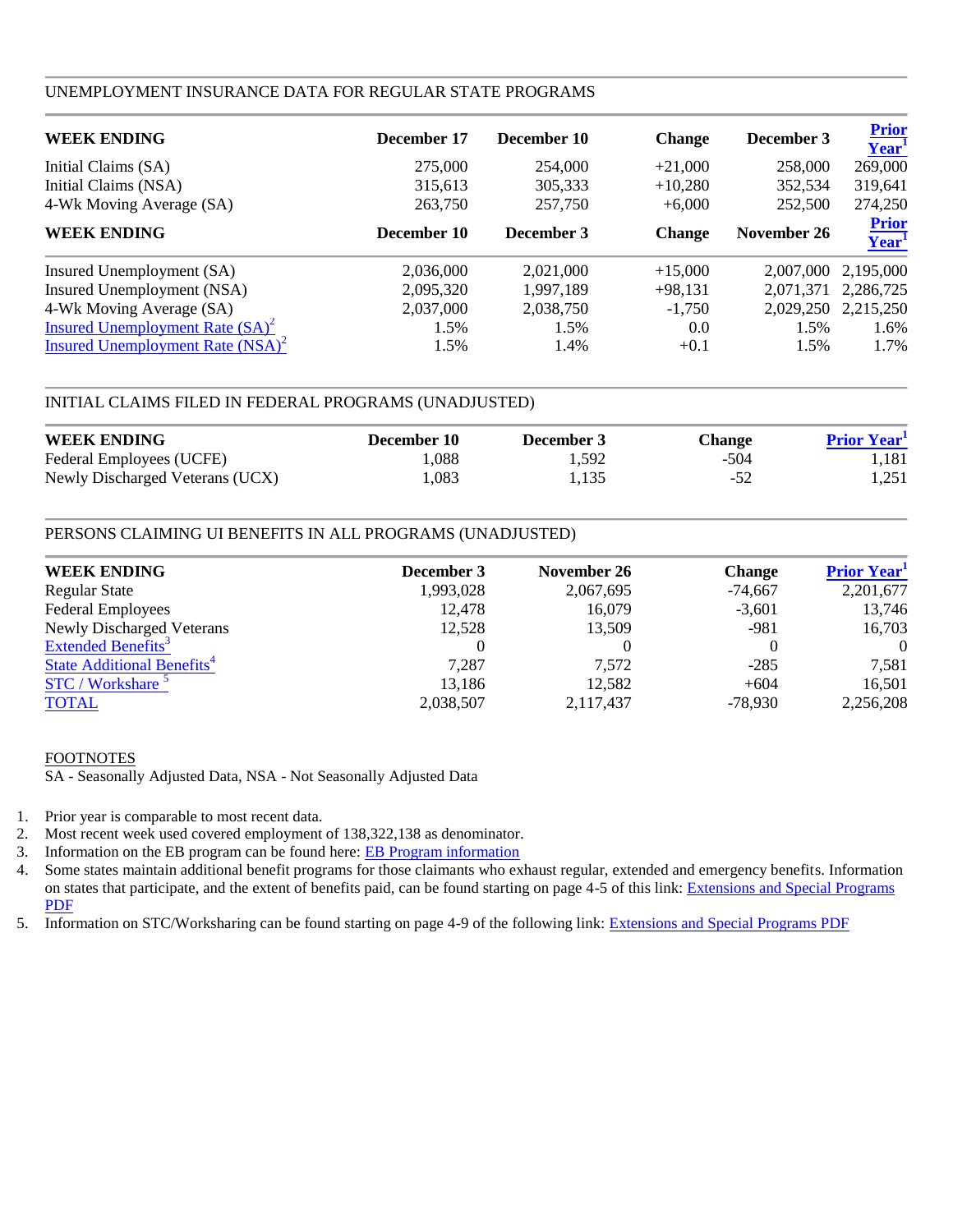# Advance State Claims - Not Seasonally Adjusted

| <b>STATE</b><br>Prior Wk<br>Advance<br>Prior Wk<br>Advance<br>Change<br>Change<br>3,146<br>$-12$<br>19,827<br>3,134<br>18,735<br>$-1,092$<br>Alabama<br>105<br>Alaska<br>1,570<br>1,465<br>14,734<br>12,770<br>1,964<br>$-525$<br>3,525<br>4,050<br>22,462<br>24,944<br>$-2,482$<br>Arizona<br>1,985<br>14,972<br>$-639$<br>2,483<br>$-498$<br>15,611<br>Arkansas<br>California<br>50,849<br>50,637<br>212<br>383,753<br>366,490<br>17,263<br>3,032<br>$-787$<br>Colorado<br>3,819<br>26,987<br>1,514<br>25,473<br>Connecticut<br>4,643<br>4,069<br>574<br>38,288<br>36,257<br>2,031<br>689<br>$-12$<br>5,764<br>409<br>Delaware<br>701<br>5,355<br>264<br>District of Columbia<br>636<br>372<br>8,197<br>8,408<br>$-211$<br>Florida<br>6,912<br>8,130<br>$-1,218$<br>38,384<br>40,511<br>$-2,127$<br>$-1,790$<br>Georgia<br>5,842<br>7,637<br>$-1,795$<br>28,755<br>30,545<br>69<br>1,302<br>7,827<br>7,358<br>469<br>Hawaii<br>1,233<br>2,701<br>9,505<br>9,173<br>Idaho<br>2,508<br>$-193$<br>332<br>30<br>107,315<br>Illinois<br>19,830<br>19,800<br>119,766<br>12,451<br>6,271<br>5,136<br>24,189<br>22,350<br>1,839<br>Indiana<br>1,135<br>7,208<br>5,609<br>1,599<br>25,652<br>20,833<br>4,819<br>Iowa<br>3,455<br>3,120<br>335<br>12,380<br>11,061<br>1,319<br>Kansas<br>Kentucky<br>3,502<br>3,300<br>202<br>19,280<br>19,586<br>$-306$<br>$-269$<br>24,079<br>Louisiana<br>2,595<br>2,864<br>23,656<br>423<br>$-69$<br>7,013<br>6,613<br>400<br>Maine<br>1,270<br>1,339<br>304<br>32,710<br>4,433<br>4,129<br>35,573<br>$-2,863$<br>Maryland<br>8,270<br>Massachusetts<br>9,682<br>1,412<br>66,195<br>64,655<br>1,540<br>12,390<br>13,859<br>1,469<br>65,491<br>55,653<br>9,838<br>Michigan<br>Minnesota<br>8,208<br>7,391<br>817<br>59,546<br>52,991<br>6,555<br>$-30$<br>1,727<br>1,757<br>10,071<br>11,559<br>Mississippi<br>$-1,488$<br>5,687<br>5,256<br>431<br>25,234<br>24,555<br>679<br>Missouri<br>$-525$<br>9,551<br>Montana<br>1,843<br>2,368<br>11,325<br>1,774<br>32<br>6,298<br>1,697<br>1,665<br>5,380<br>918<br>Nebraska<br>408<br>Nevada<br>3,441<br>3,033<br>21,925<br>23,272<br>$-1,347$<br>758<br>779<br>$-21$<br>4,349<br>4,176<br>$-173$<br>New Hampshire<br>98,299<br>93,722<br>New Jersey<br>12,454<br>11,183<br>1,271<br>4,577<br>$-70$<br>$-82$<br>New Mexico<br>1,065<br>1,135<br>11,805<br>11,887<br>534<br>New York<br>17,825<br>17,291<br>154,695<br>150,014<br>4,681<br>North Carolina<br>4,129<br>4,257<br>$-128$<br>23,876<br>24,362<br>-486<br>147<br>North Dakota<br>1,943<br>1,796<br>8,471<br>5,713<br>2,758<br>Ohio<br>13,469<br>10,749<br>2,720<br>63,660<br>60,369<br>3,291<br>$-24$<br>Oklahoma<br>1,715<br>1,739<br>18,457<br>19,410<br>$-953$<br>481<br>5,728<br>5,247<br>30,543<br>29,382<br>Oregon<br>1,161<br>20,825<br>Pennsylvania<br>19,475<br>$-1,350$<br>133,521<br>127,629<br>5,892<br>Puerto Rico<br>1,124<br>1,482<br>$-358$<br>18,716<br>$-3,482$<br>22,198<br>Rhode Island<br>1,549<br>1,095<br>454<br>8,412<br>8,113<br>299<br>3,206<br>$-190$<br>South Carolina<br>3,001<br>205<br>15,153<br>15,343<br>599<br>696<br>$-97$<br>2,794<br>South Dakota<br>2,514<br>280<br>3,521<br>$-202$<br>Tennessee<br>3,319<br>17,534<br>17,682<br>$-148$<br>168<br>Texas<br>15,677<br>15,509<br>170,442<br>151,207<br>19,235<br>2,017<br>$-114$<br>Utah<br>1,903<br>11,893<br>11,080<br>813<br>102<br>Vermont<br>768<br>666<br>4,865<br>4,435<br>430<br>15<br>$20\,$<br>$-5$<br>760<br>Virgin Islands<br>546<br>214<br>3,775<br>505<br>25,778<br>Virginia<br>4,280<br>24,821<br>957<br>8,993<br>Washington<br>10,448<br>1,455<br>58,637<br>55,105<br>3,532<br>$-851$<br>West Virginia<br>1,447<br>2,298<br>14,233<br>14,766<br>$-533$<br>Wisconsin<br>10,590<br>8,510<br>2,080<br>43,360<br>40,938<br>2,422<br>792<br>879<br>$-87$<br>5,723<br>Wyoming<br>4,279<br>1,444<br><b>US</b> Total<br>2,095,320<br>315,613<br>305,333<br>10,280<br>1,997,189<br>98,131 |  | Initial Claims Filed During Week Ended December 17 |  | Insured Unemployment For Week Ended December 10 |  |  |  |  |  |  |
|-----------------------------------------------------------------------------------------------------------------------------------------------------------------------------------------------------------------------------------------------------------------------------------------------------------------------------------------------------------------------------------------------------------------------------------------------------------------------------------------------------------------------------------------------------------------------------------------------------------------------------------------------------------------------------------------------------------------------------------------------------------------------------------------------------------------------------------------------------------------------------------------------------------------------------------------------------------------------------------------------------------------------------------------------------------------------------------------------------------------------------------------------------------------------------------------------------------------------------------------------------------------------------------------------------------------------------------------------------------------------------------------------------------------------------------------------------------------------------------------------------------------------------------------------------------------------------------------------------------------------------------------------------------------------------------------------------------------------------------------------------------------------------------------------------------------------------------------------------------------------------------------------------------------------------------------------------------------------------------------------------------------------------------------------------------------------------------------------------------------------------------------------------------------------------------------------------------------------------------------------------------------------------------------------------------------------------------------------------------------------------------------------------------------------------------------------------------------------------------------------------------------------------------------------------------------------------------------------------------------------------------------------------------------------------------------------------------------------------------------------------------------------------------------------------------------------------------------------------------------------------------------------------------------------------------------------------------------------------------------------------------------------------------------------------------------------------------------------------------------------------------------------------------------------------------------------------------------------------------------------------------------------------------------------------------------------------------------------------------------------------------------------------------------------------------------------------------------------------------------------------------------------------------------------------------------------------------------------------------------------------------------------------------------------------------------------------------------------------------------------------------------------------------------------------------------------------------------------------------------------------------------------------------------------|--|----------------------------------------------------|--|-------------------------------------------------|--|--|--|--|--|--|
|                                                                                                                                                                                                                                                                                                                                                                                                                                                                                                                                                                                                                                                                                                                                                                                                                                                                                                                                                                                                                                                                                                                                                                                                                                                                                                                                                                                                                                                                                                                                                                                                                                                                                                                                                                                                                                                                                                                                                                                                                                                                                                                                                                                                                                                                                                                                                                                                                                                                                                                                                                                                                                                                                                                                                                                                                                                                                                                                                                                                                                                                                                                                                                                                                                                                                                                                                                                                                                                                                                                                                                                                                                                                                                                                                                                                                                                                                                                       |  |                                                    |  |                                                 |  |  |  |  |  |  |
|                                                                                                                                                                                                                                                                                                                                                                                                                                                                                                                                                                                                                                                                                                                                                                                                                                                                                                                                                                                                                                                                                                                                                                                                                                                                                                                                                                                                                                                                                                                                                                                                                                                                                                                                                                                                                                                                                                                                                                                                                                                                                                                                                                                                                                                                                                                                                                                                                                                                                                                                                                                                                                                                                                                                                                                                                                                                                                                                                                                                                                                                                                                                                                                                                                                                                                                                                                                                                                                                                                                                                                                                                                                                                                                                                                                                                                                                                                                       |  |                                                    |  |                                                 |  |  |  |  |  |  |
|                                                                                                                                                                                                                                                                                                                                                                                                                                                                                                                                                                                                                                                                                                                                                                                                                                                                                                                                                                                                                                                                                                                                                                                                                                                                                                                                                                                                                                                                                                                                                                                                                                                                                                                                                                                                                                                                                                                                                                                                                                                                                                                                                                                                                                                                                                                                                                                                                                                                                                                                                                                                                                                                                                                                                                                                                                                                                                                                                                                                                                                                                                                                                                                                                                                                                                                                                                                                                                                                                                                                                                                                                                                                                                                                                                                                                                                                                                                       |  |                                                    |  |                                                 |  |  |  |  |  |  |
|                                                                                                                                                                                                                                                                                                                                                                                                                                                                                                                                                                                                                                                                                                                                                                                                                                                                                                                                                                                                                                                                                                                                                                                                                                                                                                                                                                                                                                                                                                                                                                                                                                                                                                                                                                                                                                                                                                                                                                                                                                                                                                                                                                                                                                                                                                                                                                                                                                                                                                                                                                                                                                                                                                                                                                                                                                                                                                                                                                                                                                                                                                                                                                                                                                                                                                                                                                                                                                                                                                                                                                                                                                                                                                                                                                                                                                                                                                                       |  |                                                    |  |                                                 |  |  |  |  |  |  |
|                                                                                                                                                                                                                                                                                                                                                                                                                                                                                                                                                                                                                                                                                                                                                                                                                                                                                                                                                                                                                                                                                                                                                                                                                                                                                                                                                                                                                                                                                                                                                                                                                                                                                                                                                                                                                                                                                                                                                                                                                                                                                                                                                                                                                                                                                                                                                                                                                                                                                                                                                                                                                                                                                                                                                                                                                                                                                                                                                                                                                                                                                                                                                                                                                                                                                                                                                                                                                                                                                                                                                                                                                                                                                                                                                                                                                                                                                                                       |  |                                                    |  |                                                 |  |  |  |  |  |  |
|                                                                                                                                                                                                                                                                                                                                                                                                                                                                                                                                                                                                                                                                                                                                                                                                                                                                                                                                                                                                                                                                                                                                                                                                                                                                                                                                                                                                                                                                                                                                                                                                                                                                                                                                                                                                                                                                                                                                                                                                                                                                                                                                                                                                                                                                                                                                                                                                                                                                                                                                                                                                                                                                                                                                                                                                                                                                                                                                                                                                                                                                                                                                                                                                                                                                                                                                                                                                                                                                                                                                                                                                                                                                                                                                                                                                                                                                                                                       |  |                                                    |  |                                                 |  |  |  |  |  |  |
|                                                                                                                                                                                                                                                                                                                                                                                                                                                                                                                                                                                                                                                                                                                                                                                                                                                                                                                                                                                                                                                                                                                                                                                                                                                                                                                                                                                                                                                                                                                                                                                                                                                                                                                                                                                                                                                                                                                                                                                                                                                                                                                                                                                                                                                                                                                                                                                                                                                                                                                                                                                                                                                                                                                                                                                                                                                                                                                                                                                                                                                                                                                                                                                                                                                                                                                                                                                                                                                                                                                                                                                                                                                                                                                                                                                                                                                                                                                       |  |                                                    |  |                                                 |  |  |  |  |  |  |
|                                                                                                                                                                                                                                                                                                                                                                                                                                                                                                                                                                                                                                                                                                                                                                                                                                                                                                                                                                                                                                                                                                                                                                                                                                                                                                                                                                                                                                                                                                                                                                                                                                                                                                                                                                                                                                                                                                                                                                                                                                                                                                                                                                                                                                                                                                                                                                                                                                                                                                                                                                                                                                                                                                                                                                                                                                                                                                                                                                                                                                                                                                                                                                                                                                                                                                                                                                                                                                                                                                                                                                                                                                                                                                                                                                                                                                                                                                                       |  |                                                    |  |                                                 |  |  |  |  |  |  |
|                                                                                                                                                                                                                                                                                                                                                                                                                                                                                                                                                                                                                                                                                                                                                                                                                                                                                                                                                                                                                                                                                                                                                                                                                                                                                                                                                                                                                                                                                                                                                                                                                                                                                                                                                                                                                                                                                                                                                                                                                                                                                                                                                                                                                                                                                                                                                                                                                                                                                                                                                                                                                                                                                                                                                                                                                                                                                                                                                                                                                                                                                                                                                                                                                                                                                                                                                                                                                                                                                                                                                                                                                                                                                                                                                                                                                                                                                                                       |  |                                                    |  |                                                 |  |  |  |  |  |  |
|                                                                                                                                                                                                                                                                                                                                                                                                                                                                                                                                                                                                                                                                                                                                                                                                                                                                                                                                                                                                                                                                                                                                                                                                                                                                                                                                                                                                                                                                                                                                                                                                                                                                                                                                                                                                                                                                                                                                                                                                                                                                                                                                                                                                                                                                                                                                                                                                                                                                                                                                                                                                                                                                                                                                                                                                                                                                                                                                                                                                                                                                                                                                                                                                                                                                                                                                                                                                                                                                                                                                                                                                                                                                                                                                                                                                                                                                                                                       |  |                                                    |  |                                                 |  |  |  |  |  |  |
|                                                                                                                                                                                                                                                                                                                                                                                                                                                                                                                                                                                                                                                                                                                                                                                                                                                                                                                                                                                                                                                                                                                                                                                                                                                                                                                                                                                                                                                                                                                                                                                                                                                                                                                                                                                                                                                                                                                                                                                                                                                                                                                                                                                                                                                                                                                                                                                                                                                                                                                                                                                                                                                                                                                                                                                                                                                                                                                                                                                                                                                                                                                                                                                                                                                                                                                                                                                                                                                                                                                                                                                                                                                                                                                                                                                                                                                                                                                       |  |                                                    |  |                                                 |  |  |  |  |  |  |
|                                                                                                                                                                                                                                                                                                                                                                                                                                                                                                                                                                                                                                                                                                                                                                                                                                                                                                                                                                                                                                                                                                                                                                                                                                                                                                                                                                                                                                                                                                                                                                                                                                                                                                                                                                                                                                                                                                                                                                                                                                                                                                                                                                                                                                                                                                                                                                                                                                                                                                                                                                                                                                                                                                                                                                                                                                                                                                                                                                                                                                                                                                                                                                                                                                                                                                                                                                                                                                                                                                                                                                                                                                                                                                                                                                                                                                                                                                                       |  |                                                    |  |                                                 |  |  |  |  |  |  |
|                                                                                                                                                                                                                                                                                                                                                                                                                                                                                                                                                                                                                                                                                                                                                                                                                                                                                                                                                                                                                                                                                                                                                                                                                                                                                                                                                                                                                                                                                                                                                                                                                                                                                                                                                                                                                                                                                                                                                                                                                                                                                                                                                                                                                                                                                                                                                                                                                                                                                                                                                                                                                                                                                                                                                                                                                                                                                                                                                                                                                                                                                                                                                                                                                                                                                                                                                                                                                                                                                                                                                                                                                                                                                                                                                                                                                                                                                                                       |  |                                                    |  |                                                 |  |  |  |  |  |  |
|                                                                                                                                                                                                                                                                                                                                                                                                                                                                                                                                                                                                                                                                                                                                                                                                                                                                                                                                                                                                                                                                                                                                                                                                                                                                                                                                                                                                                                                                                                                                                                                                                                                                                                                                                                                                                                                                                                                                                                                                                                                                                                                                                                                                                                                                                                                                                                                                                                                                                                                                                                                                                                                                                                                                                                                                                                                                                                                                                                                                                                                                                                                                                                                                                                                                                                                                                                                                                                                                                                                                                                                                                                                                                                                                                                                                                                                                                                                       |  |                                                    |  |                                                 |  |  |  |  |  |  |
|                                                                                                                                                                                                                                                                                                                                                                                                                                                                                                                                                                                                                                                                                                                                                                                                                                                                                                                                                                                                                                                                                                                                                                                                                                                                                                                                                                                                                                                                                                                                                                                                                                                                                                                                                                                                                                                                                                                                                                                                                                                                                                                                                                                                                                                                                                                                                                                                                                                                                                                                                                                                                                                                                                                                                                                                                                                                                                                                                                                                                                                                                                                                                                                                                                                                                                                                                                                                                                                                                                                                                                                                                                                                                                                                                                                                                                                                                                                       |  |                                                    |  |                                                 |  |  |  |  |  |  |
|                                                                                                                                                                                                                                                                                                                                                                                                                                                                                                                                                                                                                                                                                                                                                                                                                                                                                                                                                                                                                                                                                                                                                                                                                                                                                                                                                                                                                                                                                                                                                                                                                                                                                                                                                                                                                                                                                                                                                                                                                                                                                                                                                                                                                                                                                                                                                                                                                                                                                                                                                                                                                                                                                                                                                                                                                                                                                                                                                                                                                                                                                                                                                                                                                                                                                                                                                                                                                                                                                                                                                                                                                                                                                                                                                                                                                                                                                                                       |  |                                                    |  |                                                 |  |  |  |  |  |  |
|                                                                                                                                                                                                                                                                                                                                                                                                                                                                                                                                                                                                                                                                                                                                                                                                                                                                                                                                                                                                                                                                                                                                                                                                                                                                                                                                                                                                                                                                                                                                                                                                                                                                                                                                                                                                                                                                                                                                                                                                                                                                                                                                                                                                                                                                                                                                                                                                                                                                                                                                                                                                                                                                                                                                                                                                                                                                                                                                                                                                                                                                                                                                                                                                                                                                                                                                                                                                                                                                                                                                                                                                                                                                                                                                                                                                                                                                                                                       |  |                                                    |  |                                                 |  |  |  |  |  |  |
|                                                                                                                                                                                                                                                                                                                                                                                                                                                                                                                                                                                                                                                                                                                                                                                                                                                                                                                                                                                                                                                                                                                                                                                                                                                                                                                                                                                                                                                                                                                                                                                                                                                                                                                                                                                                                                                                                                                                                                                                                                                                                                                                                                                                                                                                                                                                                                                                                                                                                                                                                                                                                                                                                                                                                                                                                                                                                                                                                                                                                                                                                                                                                                                                                                                                                                                                                                                                                                                                                                                                                                                                                                                                                                                                                                                                                                                                                                                       |  |                                                    |  |                                                 |  |  |  |  |  |  |
|                                                                                                                                                                                                                                                                                                                                                                                                                                                                                                                                                                                                                                                                                                                                                                                                                                                                                                                                                                                                                                                                                                                                                                                                                                                                                                                                                                                                                                                                                                                                                                                                                                                                                                                                                                                                                                                                                                                                                                                                                                                                                                                                                                                                                                                                                                                                                                                                                                                                                                                                                                                                                                                                                                                                                                                                                                                                                                                                                                                                                                                                                                                                                                                                                                                                                                                                                                                                                                                                                                                                                                                                                                                                                                                                                                                                                                                                                                                       |  |                                                    |  |                                                 |  |  |  |  |  |  |
|                                                                                                                                                                                                                                                                                                                                                                                                                                                                                                                                                                                                                                                                                                                                                                                                                                                                                                                                                                                                                                                                                                                                                                                                                                                                                                                                                                                                                                                                                                                                                                                                                                                                                                                                                                                                                                                                                                                                                                                                                                                                                                                                                                                                                                                                                                                                                                                                                                                                                                                                                                                                                                                                                                                                                                                                                                                                                                                                                                                                                                                                                                                                                                                                                                                                                                                                                                                                                                                                                                                                                                                                                                                                                                                                                                                                                                                                                                                       |  |                                                    |  |                                                 |  |  |  |  |  |  |
|                                                                                                                                                                                                                                                                                                                                                                                                                                                                                                                                                                                                                                                                                                                                                                                                                                                                                                                                                                                                                                                                                                                                                                                                                                                                                                                                                                                                                                                                                                                                                                                                                                                                                                                                                                                                                                                                                                                                                                                                                                                                                                                                                                                                                                                                                                                                                                                                                                                                                                                                                                                                                                                                                                                                                                                                                                                                                                                                                                                                                                                                                                                                                                                                                                                                                                                                                                                                                                                                                                                                                                                                                                                                                                                                                                                                                                                                                                                       |  |                                                    |  |                                                 |  |  |  |  |  |  |
|                                                                                                                                                                                                                                                                                                                                                                                                                                                                                                                                                                                                                                                                                                                                                                                                                                                                                                                                                                                                                                                                                                                                                                                                                                                                                                                                                                                                                                                                                                                                                                                                                                                                                                                                                                                                                                                                                                                                                                                                                                                                                                                                                                                                                                                                                                                                                                                                                                                                                                                                                                                                                                                                                                                                                                                                                                                                                                                                                                                                                                                                                                                                                                                                                                                                                                                                                                                                                                                                                                                                                                                                                                                                                                                                                                                                                                                                                                                       |  |                                                    |  |                                                 |  |  |  |  |  |  |
|                                                                                                                                                                                                                                                                                                                                                                                                                                                                                                                                                                                                                                                                                                                                                                                                                                                                                                                                                                                                                                                                                                                                                                                                                                                                                                                                                                                                                                                                                                                                                                                                                                                                                                                                                                                                                                                                                                                                                                                                                                                                                                                                                                                                                                                                                                                                                                                                                                                                                                                                                                                                                                                                                                                                                                                                                                                                                                                                                                                                                                                                                                                                                                                                                                                                                                                                                                                                                                                                                                                                                                                                                                                                                                                                                                                                                                                                                                                       |  |                                                    |  |                                                 |  |  |  |  |  |  |
|                                                                                                                                                                                                                                                                                                                                                                                                                                                                                                                                                                                                                                                                                                                                                                                                                                                                                                                                                                                                                                                                                                                                                                                                                                                                                                                                                                                                                                                                                                                                                                                                                                                                                                                                                                                                                                                                                                                                                                                                                                                                                                                                                                                                                                                                                                                                                                                                                                                                                                                                                                                                                                                                                                                                                                                                                                                                                                                                                                                                                                                                                                                                                                                                                                                                                                                                                                                                                                                                                                                                                                                                                                                                                                                                                                                                                                                                                                                       |  |                                                    |  |                                                 |  |  |  |  |  |  |
|                                                                                                                                                                                                                                                                                                                                                                                                                                                                                                                                                                                                                                                                                                                                                                                                                                                                                                                                                                                                                                                                                                                                                                                                                                                                                                                                                                                                                                                                                                                                                                                                                                                                                                                                                                                                                                                                                                                                                                                                                                                                                                                                                                                                                                                                                                                                                                                                                                                                                                                                                                                                                                                                                                                                                                                                                                                                                                                                                                                                                                                                                                                                                                                                                                                                                                                                                                                                                                                                                                                                                                                                                                                                                                                                                                                                                                                                                                                       |  |                                                    |  |                                                 |  |  |  |  |  |  |
|                                                                                                                                                                                                                                                                                                                                                                                                                                                                                                                                                                                                                                                                                                                                                                                                                                                                                                                                                                                                                                                                                                                                                                                                                                                                                                                                                                                                                                                                                                                                                                                                                                                                                                                                                                                                                                                                                                                                                                                                                                                                                                                                                                                                                                                                                                                                                                                                                                                                                                                                                                                                                                                                                                                                                                                                                                                                                                                                                                                                                                                                                                                                                                                                                                                                                                                                                                                                                                                                                                                                                                                                                                                                                                                                                                                                                                                                                                                       |  |                                                    |  |                                                 |  |  |  |  |  |  |
|                                                                                                                                                                                                                                                                                                                                                                                                                                                                                                                                                                                                                                                                                                                                                                                                                                                                                                                                                                                                                                                                                                                                                                                                                                                                                                                                                                                                                                                                                                                                                                                                                                                                                                                                                                                                                                                                                                                                                                                                                                                                                                                                                                                                                                                                                                                                                                                                                                                                                                                                                                                                                                                                                                                                                                                                                                                                                                                                                                                                                                                                                                                                                                                                                                                                                                                                                                                                                                                                                                                                                                                                                                                                                                                                                                                                                                                                                                                       |  |                                                    |  |                                                 |  |  |  |  |  |  |
|                                                                                                                                                                                                                                                                                                                                                                                                                                                                                                                                                                                                                                                                                                                                                                                                                                                                                                                                                                                                                                                                                                                                                                                                                                                                                                                                                                                                                                                                                                                                                                                                                                                                                                                                                                                                                                                                                                                                                                                                                                                                                                                                                                                                                                                                                                                                                                                                                                                                                                                                                                                                                                                                                                                                                                                                                                                                                                                                                                                                                                                                                                                                                                                                                                                                                                                                                                                                                                                                                                                                                                                                                                                                                                                                                                                                                                                                                                                       |  |                                                    |  |                                                 |  |  |  |  |  |  |
|                                                                                                                                                                                                                                                                                                                                                                                                                                                                                                                                                                                                                                                                                                                                                                                                                                                                                                                                                                                                                                                                                                                                                                                                                                                                                                                                                                                                                                                                                                                                                                                                                                                                                                                                                                                                                                                                                                                                                                                                                                                                                                                                                                                                                                                                                                                                                                                                                                                                                                                                                                                                                                                                                                                                                                                                                                                                                                                                                                                                                                                                                                                                                                                                                                                                                                                                                                                                                                                                                                                                                                                                                                                                                                                                                                                                                                                                                                                       |  |                                                    |  |                                                 |  |  |  |  |  |  |
|                                                                                                                                                                                                                                                                                                                                                                                                                                                                                                                                                                                                                                                                                                                                                                                                                                                                                                                                                                                                                                                                                                                                                                                                                                                                                                                                                                                                                                                                                                                                                                                                                                                                                                                                                                                                                                                                                                                                                                                                                                                                                                                                                                                                                                                                                                                                                                                                                                                                                                                                                                                                                                                                                                                                                                                                                                                                                                                                                                                                                                                                                                                                                                                                                                                                                                                                                                                                                                                                                                                                                                                                                                                                                                                                                                                                                                                                                                                       |  |                                                    |  |                                                 |  |  |  |  |  |  |
|                                                                                                                                                                                                                                                                                                                                                                                                                                                                                                                                                                                                                                                                                                                                                                                                                                                                                                                                                                                                                                                                                                                                                                                                                                                                                                                                                                                                                                                                                                                                                                                                                                                                                                                                                                                                                                                                                                                                                                                                                                                                                                                                                                                                                                                                                                                                                                                                                                                                                                                                                                                                                                                                                                                                                                                                                                                                                                                                                                                                                                                                                                                                                                                                                                                                                                                                                                                                                                                                                                                                                                                                                                                                                                                                                                                                                                                                                                                       |  |                                                    |  |                                                 |  |  |  |  |  |  |
|                                                                                                                                                                                                                                                                                                                                                                                                                                                                                                                                                                                                                                                                                                                                                                                                                                                                                                                                                                                                                                                                                                                                                                                                                                                                                                                                                                                                                                                                                                                                                                                                                                                                                                                                                                                                                                                                                                                                                                                                                                                                                                                                                                                                                                                                                                                                                                                                                                                                                                                                                                                                                                                                                                                                                                                                                                                                                                                                                                                                                                                                                                                                                                                                                                                                                                                                                                                                                                                                                                                                                                                                                                                                                                                                                                                                                                                                                                                       |  |                                                    |  |                                                 |  |  |  |  |  |  |
|                                                                                                                                                                                                                                                                                                                                                                                                                                                                                                                                                                                                                                                                                                                                                                                                                                                                                                                                                                                                                                                                                                                                                                                                                                                                                                                                                                                                                                                                                                                                                                                                                                                                                                                                                                                                                                                                                                                                                                                                                                                                                                                                                                                                                                                                                                                                                                                                                                                                                                                                                                                                                                                                                                                                                                                                                                                                                                                                                                                                                                                                                                                                                                                                                                                                                                                                                                                                                                                                                                                                                                                                                                                                                                                                                                                                                                                                                                                       |  |                                                    |  |                                                 |  |  |  |  |  |  |
|                                                                                                                                                                                                                                                                                                                                                                                                                                                                                                                                                                                                                                                                                                                                                                                                                                                                                                                                                                                                                                                                                                                                                                                                                                                                                                                                                                                                                                                                                                                                                                                                                                                                                                                                                                                                                                                                                                                                                                                                                                                                                                                                                                                                                                                                                                                                                                                                                                                                                                                                                                                                                                                                                                                                                                                                                                                                                                                                                                                                                                                                                                                                                                                                                                                                                                                                                                                                                                                                                                                                                                                                                                                                                                                                                                                                                                                                                                                       |  |                                                    |  |                                                 |  |  |  |  |  |  |
|                                                                                                                                                                                                                                                                                                                                                                                                                                                                                                                                                                                                                                                                                                                                                                                                                                                                                                                                                                                                                                                                                                                                                                                                                                                                                                                                                                                                                                                                                                                                                                                                                                                                                                                                                                                                                                                                                                                                                                                                                                                                                                                                                                                                                                                                                                                                                                                                                                                                                                                                                                                                                                                                                                                                                                                                                                                                                                                                                                                                                                                                                                                                                                                                                                                                                                                                                                                                                                                                                                                                                                                                                                                                                                                                                                                                                                                                                                                       |  |                                                    |  |                                                 |  |  |  |  |  |  |
|                                                                                                                                                                                                                                                                                                                                                                                                                                                                                                                                                                                                                                                                                                                                                                                                                                                                                                                                                                                                                                                                                                                                                                                                                                                                                                                                                                                                                                                                                                                                                                                                                                                                                                                                                                                                                                                                                                                                                                                                                                                                                                                                                                                                                                                                                                                                                                                                                                                                                                                                                                                                                                                                                                                                                                                                                                                                                                                                                                                                                                                                                                                                                                                                                                                                                                                                                                                                                                                                                                                                                                                                                                                                                                                                                                                                                                                                                                                       |  |                                                    |  |                                                 |  |  |  |  |  |  |
|                                                                                                                                                                                                                                                                                                                                                                                                                                                                                                                                                                                                                                                                                                                                                                                                                                                                                                                                                                                                                                                                                                                                                                                                                                                                                                                                                                                                                                                                                                                                                                                                                                                                                                                                                                                                                                                                                                                                                                                                                                                                                                                                                                                                                                                                                                                                                                                                                                                                                                                                                                                                                                                                                                                                                                                                                                                                                                                                                                                                                                                                                                                                                                                                                                                                                                                                                                                                                                                                                                                                                                                                                                                                                                                                                                                                                                                                                                                       |  |                                                    |  |                                                 |  |  |  |  |  |  |
|                                                                                                                                                                                                                                                                                                                                                                                                                                                                                                                                                                                                                                                                                                                                                                                                                                                                                                                                                                                                                                                                                                                                                                                                                                                                                                                                                                                                                                                                                                                                                                                                                                                                                                                                                                                                                                                                                                                                                                                                                                                                                                                                                                                                                                                                                                                                                                                                                                                                                                                                                                                                                                                                                                                                                                                                                                                                                                                                                                                                                                                                                                                                                                                                                                                                                                                                                                                                                                                                                                                                                                                                                                                                                                                                                                                                                                                                                                                       |  |                                                    |  |                                                 |  |  |  |  |  |  |
|                                                                                                                                                                                                                                                                                                                                                                                                                                                                                                                                                                                                                                                                                                                                                                                                                                                                                                                                                                                                                                                                                                                                                                                                                                                                                                                                                                                                                                                                                                                                                                                                                                                                                                                                                                                                                                                                                                                                                                                                                                                                                                                                                                                                                                                                                                                                                                                                                                                                                                                                                                                                                                                                                                                                                                                                                                                                                                                                                                                                                                                                                                                                                                                                                                                                                                                                                                                                                                                                                                                                                                                                                                                                                                                                                                                                                                                                                                                       |  |                                                    |  |                                                 |  |  |  |  |  |  |
|                                                                                                                                                                                                                                                                                                                                                                                                                                                                                                                                                                                                                                                                                                                                                                                                                                                                                                                                                                                                                                                                                                                                                                                                                                                                                                                                                                                                                                                                                                                                                                                                                                                                                                                                                                                                                                                                                                                                                                                                                                                                                                                                                                                                                                                                                                                                                                                                                                                                                                                                                                                                                                                                                                                                                                                                                                                                                                                                                                                                                                                                                                                                                                                                                                                                                                                                                                                                                                                                                                                                                                                                                                                                                                                                                                                                                                                                                                                       |  |                                                    |  |                                                 |  |  |  |  |  |  |
|                                                                                                                                                                                                                                                                                                                                                                                                                                                                                                                                                                                                                                                                                                                                                                                                                                                                                                                                                                                                                                                                                                                                                                                                                                                                                                                                                                                                                                                                                                                                                                                                                                                                                                                                                                                                                                                                                                                                                                                                                                                                                                                                                                                                                                                                                                                                                                                                                                                                                                                                                                                                                                                                                                                                                                                                                                                                                                                                                                                                                                                                                                                                                                                                                                                                                                                                                                                                                                                                                                                                                                                                                                                                                                                                                                                                                                                                                                                       |  |                                                    |  |                                                 |  |  |  |  |  |  |
|                                                                                                                                                                                                                                                                                                                                                                                                                                                                                                                                                                                                                                                                                                                                                                                                                                                                                                                                                                                                                                                                                                                                                                                                                                                                                                                                                                                                                                                                                                                                                                                                                                                                                                                                                                                                                                                                                                                                                                                                                                                                                                                                                                                                                                                                                                                                                                                                                                                                                                                                                                                                                                                                                                                                                                                                                                                                                                                                                                                                                                                                                                                                                                                                                                                                                                                                                                                                                                                                                                                                                                                                                                                                                                                                                                                                                                                                                                                       |  |                                                    |  |                                                 |  |  |  |  |  |  |
|                                                                                                                                                                                                                                                                                                                                                                                                                                                                                                                                                                                                                                                                                                                                                                                                                                                                                                                                                                                                                                                                                                                                                                                                                                                                                                                                                                                                                                                                                                                                                                                                                                                                                                                                                                                                                                                                                                                                                                                                                                                                                                                                                                                                                                                                                                                                                                                                                                                                                                                                                                                                                                                                                                                                                                                                                                                                                                                                                                                                                                                                                                                                                                                                                                                                                                                                                                                                                                                                                                                                                                                                                                                                                                                                                                                                                                                                                                                       |  |                                                    |  |                                                 |  |  |  |  |  |  |
|                                                                                                                                                                                                                                                                                                                                                                                                                                                                                                                                                                                                                                                                                                                                                                                                                                                                                                                                                                                                                                                                                                                                                                                                                                                                                                                                                                                                                                                                                                                                                                                                                                                                                                                                                                                                                                                                                                                                                                                                                                                                                                                                                                                                                                                                                                                                                                                                                                                                                                                                                                                                                                                                                                                                                                                                                                                                                                                                                                                                                                                                                                                                                                                                                                                                                                                                                                                                                                                                                                                                                                                                                                                                                                                                                                                                                                                                                                                       |  |                                                    |  |                                                 |  |  |  |  |  |  |
|                                                                                                                                                                                                                                                                                                                                                                                                                                                                                                                                                                                                                                                                                                                                                                                                                                                                                                                                                                                                                                                                                                                                                                                                                                                                                                                                                                                                                                                                                                                                                                                                                                                                                                                                                                                                                                                                                                                                                                                                                                                                                                                                                                                                                                                                                                                                                                                                                                                                                                                                                                                                                                                                                                                                                                                                                                                                                                                                                                                                                                                                                                                                                                                                                                                                                                                                                                                                                                                                                                                                                                                                                                                                                                                                                                                                                                                                                                                       |  |                                                    |  |                                                 |  |  |  |  |  |  |
|                                                                                                                                                                                                                                                                                                                                                                                                                                                                                                                                                                                                                                                                                                                                                                                                                                                                                                                                                                                                                                                                                                                                                                                                                                                                                                                                                                                                                                                                                                                                                                                                                                                                                                                                                                                                                                                                                                                                                                                                                                                                                                                                                                                                                                                                                                                                                                                                                                                                                                                                                                                                                                                                                                                                                                                                                                                                                                                                                                                                                                                                                                                                                                                                                                                                                                                                                                                                                                                                                                                                                                                                                                                                                                                                                                                                                                                                                                                       |  |                                                    |  |                                                 |  |  |  |  |  |  |
|                                                                                                                                                                                                                                                                                                                                                                                                                                                                                                                                                                                                                                                                                                                                                                                                                                                                                                                                                                                                                                                                                                                                                                                                                                                                                                                                                                                                                                                                                                                                                                                                                                                                                                                                                                                                                                                                                                                                                                                                                                                                                                                                                                                                                                                                                                                                                                                                                                                                                                                                                                                                                                                                                                                                                                                                                                                                                                                                                                                                                                                                                                                                                                                                                                                                                                                                                                                                                                                                                                                                                                                                                                                                                                                                                                                                                                                                                                                       |  |                                                    |  |                                                 |  |  |  |  |  |  |
|                                                                                                                                                                                                                                                                                                                                                                                                                                                                                                                                                                                                                                                                                                                                                                                                                                                                                                                                                                                                                                                                                                                                                                                                                                                                                                                                                                                                                                                                                                                                                                                                                                                                                                                                                                                                                                                                                                                                                                                                                                                                                                                                                                                                                                                                                                                                                                                                                                                                                                                                                                                                                                                                                                                                                                                                                                                                                                                                                                                                                                                                                                                                                                                                                                                                                                                                                                                                                                                                                                                                                                                                                                                                                                                                                                                                                                                                                                                       |  |                                                    |  |                                                 |  |  |  |  |  |  |
|                                                                                                                                                                                                                                                                                                                                                                                                                                                                                                                                                                                                                                                                                                                                                                                                                                                                                                                                                                                                                                                                                                                                                                                                                                                                                                                                                                                                                                                                                                                                                                                                                                                                                                                                                                                                                                                                                                                                                                                                                                                                                                                                                                                                                                                                                                                                                                                                                                                                                                                                                                                                                                                                                                                                                                                                                                                                                                                                                                                                                                                                                                                                                                                                                                                                                                                                                                                                                                                                                                                                                                                                                                                                                                                                                                                                                                                                                                                       |  |                                                    |  |                                                 |  |  |  |  |  |  |
|                                                                                                                                                                                                                                                                                                                                                                                                                                                                                                                                                                                                                                                                                                                                                                                                                                                                                                                                                                                                                                                                                                                                                                                                                                                                                                                                                                                                                                                                                                                                                                                                                                                                                                                                                                                                                                                                                                                                                                                                                                                                                                                                                                                                                                                                                                                                                                                                                                                                                                                                                                                                                                                                                                                                                                                                                                                                                                                                                                                                                                                                                                                                                                                                                                                                                                                                                                                                                                                                                                                                                                                                                                                                                                                                                                                                                                                                                                                       |  |                                                    |  |                                                 |  |  |  |  |  |  |
|                                                                                                                                                                                                                                                                                                                                                                                                                                                                                                                                                                                                                                                                                                                                                                                                                                                                                                                                                                                                                                                                                                                                                                                                                                                                                                                                                                                                                                                                                                                                                                                                                                                                                                                                                                                                                                                                                                                                                                                                                                                                                                                                                                                                                                                                                                                                                                                                                                                                                                                                                                                                                                                                                                                                                                                                                                                                                                                                                                                                                                                                                                                                                                                                                                                                                                                                                                                                                                                                                                                                                                                                                                                                                                                                                                                                                                                                                                                       |  |                                                    |  |                                                 |  |  |  |  |  |  |
|                                                                                                                                                                                                                                                                                                                                                                                                                                                                                                                                                                                                                                                                                                                                                                                                                                                                                                                                                                                                                                                                                                                                                                                                                                                                                                                                                                                                                                                                                                                                                                                                                                                                                                                                                                                                                                                                                                                                                                                                                                                                                                                                                                                                                                                                                                                                                                                                                                                                                                                                                                                                                                                                                                                                                                                                                                                                                                                                                                                                                                                                                                                                                                                                                                                                                                                                                                                                                                                                                                                                                                                                                                                                                                                                                                                                                                                                                                                       |  |                                                    |  |                                                 |  |  |  |  |  |  |
|                                                                                                                                                                                                                                                                                                                                                                                                                                                                                                                                                                                                                                                                                                                                                                                                                                                                                                                                                                                                                                                                                                                                                                                                                                                                                                                                                                                                                                                                                                                                                                                                                                                                                                                                                                                                                                                                                                                                                                                                                                                                                                                                                                                                                                                                                                                                                                                                                                                                                                                                                                                                                                                                                                                                                                                                                                                                                                                                                                                                                                                                                                                                                                                                                                                                                                                                                                                                                                                                                                                                                                                                                                                                                                                                                                                                                                                                                                                       |  |                                                    |  |                                                 |  |  |  |  |  |  |
|                                                                                                                                                                                                                                                                                                                                                                                                                                                                                                                                                                                                                                                                                                                                                                                                                                                                                                                                                                                                                                                                                                                                                                                                                                                                                                                                                                                                                                                                                                                                                                                                                                                                                                                                                                                                                                                                                                                                                                                                                                                                                                                                                                                                                                                                                                                                                                                                                                                                                                                                                                                                                                                                                                                                                                                                                                                                                                                                                                                                                                                                                                                                                                                                                                                                                                                                                                                                                                                                                                                                                                                                                                                                                                                                                                                                                                                                                                                       |  |                                                    |  |                                                 |  |  |  |  |  |  |
|                                                                                                                                                                                                                                                                                                                                                                                                                                                                                                                                                                                                                                                                                                                                                                                                                                                                                                                                                                                                                                                                                                                                                                                                                                                                                                                                                                                                                                                                                                                                                                                                                                                                                                                                                                                                                                                                                                                                                                                                                                                                                                                                                                                                                                                                                                                                                                                                                                                                                                                                                                                                                                                                                                                                                                                                                                                                                                                                                                                                                                                                                                                                                                                                                                                                                                                                                                                                                                                                                                                                                                                                                                                                                                                                                                                                                                                                                                                       |  |                                                    |  |                                                 |  |  |  |  |  |  |

Note: Advance Claims are not directly comparable to claims reported in prior weeks. Advance claims are reported by the state liable for paying the unemployment compensation, whereas previous weeks reported reflect claimants by state of residence. In addition, claims reported as "workshare equivalent" in the previous week are added to the advance claims as a proxy for the current week's "workshare equivalent" activity.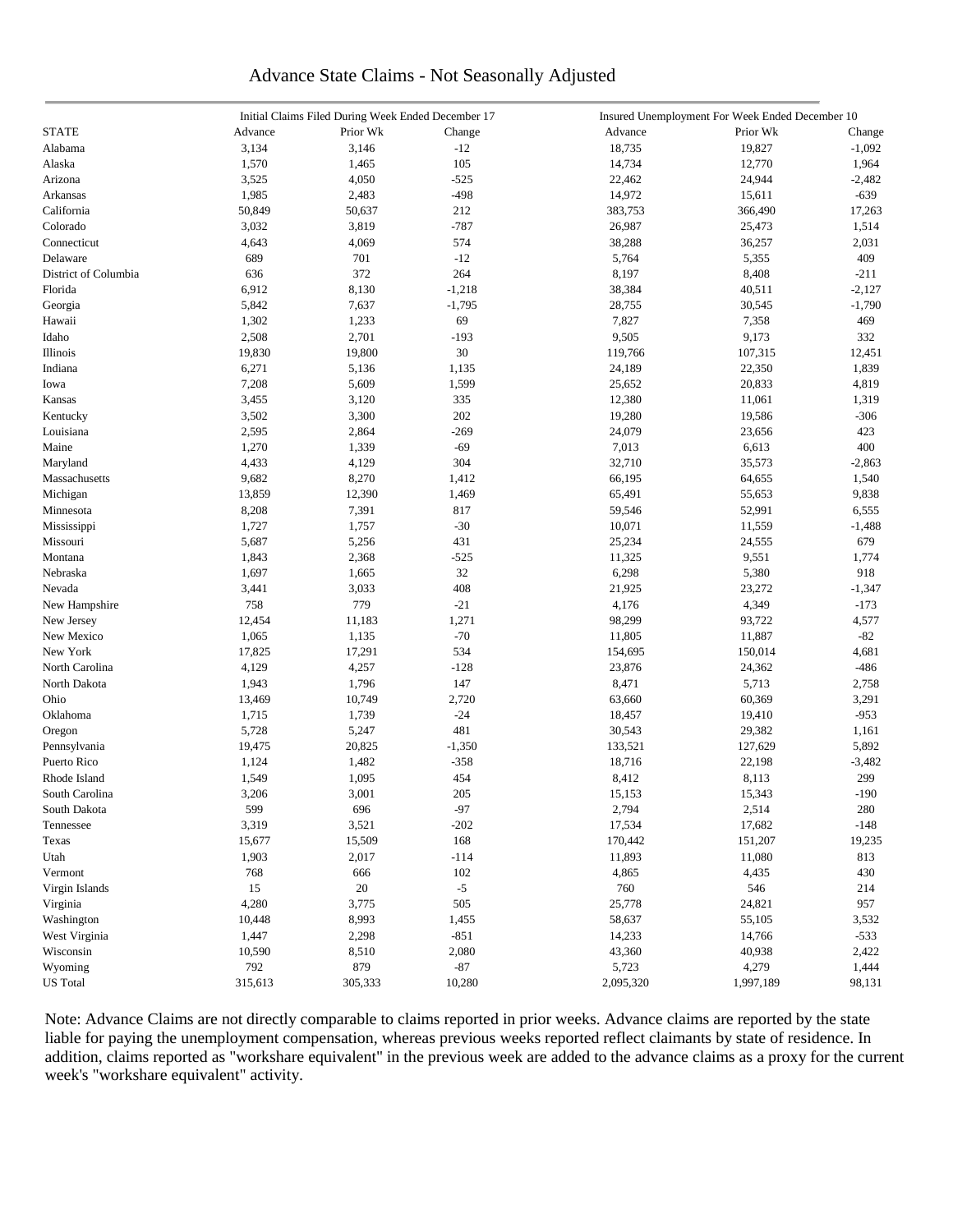# Seasonally Adjusted US Weekly UI Claims (in thousands)

|                                      |                | <b>Change</b><br>from |                  |                | Change<br>from           |                      |                                  |  |  |  |  |
|--------------------------------------|----------------|-----------------------|------------------|----------------|--------------------------|----------------------|----------------------------------|--|--|--|--|
|                                      | <b>Initial</b> | <b>Prior</b>          | 4-Week           | <b>Insured</b> | <b>Prior</b>             | 4-Week               |                                  |  |  |  |  |
| <b>Week Ending</b>                   | Claims         | Week                  | Average          | Unemployment   | Week                     | Average              | $\mathbf{I}\mathbf{U}\mathbf{R}$ |  |  |  |  |
| December 12, 2015                    | 275            | $-4$                  | 273.00           | 2,195          | $-50$                    | 2,215.25             | 1.6                              |  |  |  |  |
| December 19, 2015                    | 269            | $-6$                  | 274.25           | 2,212          | 17                       | 2,220.50             | 1.6                              |  |  |  |  |
| December 26, 2015                    | 285            | 16                    | 277.00           | 2,226          | 14                       | 2,219.50             | 1.6                              |  |  |  |  |
| January 2, 2016                      | 277            | $\mbox{-}8$           | 276.50           | 2,248          | 22                       | 2,220.25             | 1.6                              |  |  |  |  |
| January 9, 2016                      | 280            | 3                     | 277.75           | 2,217          | $-31$                    | 2,225.75             | 1.6                              |  |  |  |  |
| January 16, 2016                     | 291            | 11                    | 283.25           | 2,250          | 33                       | 2,235.25             | 1.7                              |  |  |  |  |
| January 23, 2016                     | 275            | $-16$                 | 280.75           | 2,248          | $-2$                     | 2,240.75             | 1.6                              |  |  |  |  |
| January 30, 2016                     | 286            | 11                    | 283.00           | 2,234          | $-14$                    | 2,237.25             | 1.6                              |  |  |  |  |
| February 6, 2016                     | 259            | $-27$                 | 277.75           | 2,249          | 15                       | 2,245.25             | 1.7                              |  |  |  |  |
| February 13, 2016                    | 260            | $\mathbf{1}$          | 270.00           | 2,233          | $-16$                    | 2,241.00             | 1.6                              |  |  |  |  |
| February 20, 2016                    | 264            | $\overline{4}$        | 267.25           | 2,231          | $-2$                     | 2,236.75             | 1.6                              |  |  |  |  |
| February 27, 2016                    | 262            | $-2$                  | 261.25           | 2,198          | $-33$                    | 2,227.75             | 1.6                              |  |  |  |  |
| March 5, 2016                        | 253            | $-9$                  | 259.75           | 2,212          | 14                       | 2,218.50             | 1.6                              |  |  |  |  |
| March 12, 2016                       | 259            | 6                     | 259.50           | 2,180          | $-32$                    | 2,205.25             | 1.6                              |  |  |  |  |
| March 19, 2016                       | 265            | 6                     | 259.75           | 2,172          | $\text{-}8$              | 2,190.50             | 1.6                              |  |  |  |  |
| March 26, 2016                       | 276            | 11                    | 263.25           | 2,189          | 17                       | 2,188.25             | 1.6                              |  |  |  |  |
| April 2, 2016                        | 266            | $-10$                 | 266.50           | 2,176          | $-13$                    | 2,179.25             | 1.6                              |  |  |  |  |
| April 9, 2016                        | 253            | $-13$                 | 265.00           | 2,135          | $-41$                    | 2,168.00             | 1.6                              |  |  |  |  |
| April 16, 2016                       | 248            | $-5$                  | 260.75           | 2,129          | $-6$                     | 2,157.25             | 1.6                              |  |  |  |  |
| April 23, 2016                       | 257            | 9                     | 256.00           | 2,124          | $-5$                     | 2,141.00             | 1.6                              |  |  |  |  |
| April 30, 2016                       | 274            | 17                    | 258.00           | 2,165          | 41                       | 2,138.25             | 1.6                              |  |  |  |  |
| May 7, 2016                          | 294            | $20\,$                | 268.25           | 2,153          | $-12$                    | 2,142.75             | 1.6                              |  |  |  |  |
| May 14, 2016                         | 278            | $-16$                 | 275.75           | 2,160          | 7                        | 2,150.50             | 1.6                              |  |  |  |  |
| May 21, 2016                         | 268            | $-10$                 | 278.50           | 2,172          | 12                       | 2,162.50             | 1.6                              |  |  |  |  |
| May 28, 2016                         | 268            | $\boldsymbol{0}$      | 277.00           | 2,112          | $-60$                    | 2,149.25             | 1.5                              |  |  |  |  |
| June 4, 2016                         | 264            | $-4$                  | 269.50           | 2,162          | 50                       | 2,151.50             | 1.6                              |  |  |  |  |
| June 11, 2016                        | 277            | 13                    | 269.25           | 2,139          | $-23$                    | 2,146.25             | 1.6                              |  |  |  |  |
| June 18, 2016                        | 258            | $-19$                 | 266.75           | 2,167          | 28                       | 2,145.00             | 1.6                              |  |  |  |  |
| June 25, 2016                        | 270            | 12                    | 267.25           | 2,117          | $-50$                    | 2,146.25             | 1.5                              |  |  |  |  |
| July 2, 2016                         | 254            | $-16$                 | 264.75           | 2,153          | 36                       | 2,144.00             | 1.6                              |  |  |  |  |
| July 9, 2016                         | 254            | $\boldsymbol{0}$      | 259.00           | 2,132          | $-21$                    | 2,142.25             | 1.5                              |  |  |  |  |
| July 16, 2016                        | 252            | $-2$                  | 257.50           | 2,144          | 12                       | 2,136.50             | 1.6                              |  |  |  |  |
| July 23, 2016                        | 266            | 14                    | 256.50           | 2,141          | $-3$                     | 2,142.50             | 1.6                              |  |  |  |  |
| July 30, 2016                        | 267            | $\mathbf{1}$          | 259.75           | 2,160          | 19                       | 2,144.25             | 1.6                              |  |  |  |  |
| August 6, 2016                       | 266            | $-1$                  | 262.75           | 2,175          | 15                       | 2,155.00             | 1.6                              |  |  |  |  |
| August 13, 2016                      | 262            | $-4$                  | 265.25           | 2,145          | $-30$                    | 2,155.25             | 1.6                              |  |  |  |  |
| August 20, 2016                      | 261            | $-1$                  | 264.00           | 2,157          | 12                       | 2,159.25             | 1.6                              |  |  |  |  |
| August 27, 2016                      | 263            | $\overline{c}$        | 263.00           | 2,142          | $-15$                    | 2,154.75             | 1.6                              |  |  |  |  |
| September 3, 2016                    | 259            | $-4$                  | 261.25           | 2,149          | 7                        | 2,148.25             | 1.6                              |  |  |  |  |
| September 10, 2016                   | 260            | $\mathbf{1}$          | 260.75           | 2,108          | $-41$                    | 2,139.00             | 1.5                              |  |  |  |  |
| September 17, 2016                   | 251            | $-9$                  | 258.25           | 2,064          | $-44$                    | 2,115.75             | 1.5                              |  |  |  |  |
| September 24, 2016                   | 254            | 3                     | 256.00           | 2,062          | $-2$                     | 2,095.75             | 1.5                              |  |  |  |  |
| October 1, 2016                      | 246            | $-8$                  | 252.75           | 2,050          | $-12$                    | 2,071.00             | 1.5                              |  |  |  |  |
| October 8, 2016                      | 247            | $\mathbf{1}$          | 249.50           | 2,054          | $\overline{\mathcal{A}}$ | 2,057.50             | 1.5                              |  |  |  |  |
| October 15, 2016                     | 261            | 14                    | 252.00           | 2,040          | $-14$                    | 2,051.50             | 1.5                              |  |  |  |  |
|                                      | 259            | $-2$                  |                  |                |                          |                      |                                  |  |  |  |  |
| October 22, 2016<br>October 29, 2016 | 266            | $\tau$                | 253.25<br>258.25 | 2,030<br>2,043 | $-10$<br>13              | 2,043.50<br>2,041.75 | 1.5<br>1.5                       |  |  |  |  |
|                                      | 254            |                       |                  |                |                          |                      |                                  |  |  |  |  |
| November 5, 2016                     |                | $-12$                 | 260.00           | 1,983          | $-60$                    | 2,024.00             | 1.4                              |  |  |  |  |
| November 12, 2016                    | 233            | $-21$                 | 253.00           | 2,043          | 60                       | 2,024.75             | 1.5                              |  |  |  |  |
| November 19, 2016                    | 251            | 18                    | 251.00           | 2,084          | 41                       | 2,038.25             | 1.5                              |  |  |  |  |
| November 26, 2016                    | 268            | 17                    | 251.50           | 2,007          | $-77$                    | 2,029.25             | 1.5                              |  |  |  |  |
| December 3, 2016                     | 258            | $-10$                 | 252.50           | 2,021          | 14                       | 2,038.75             | 1.5                              |  |  |  |  |
| December 10, 2016                    | 254            | $-4$                  | 257.75           | 2,036          | 15                       | 2,037.00             | 1.5                              |  |  |  |  |
| December 17, 2016                    | 275            | 21                    | 263.75           |                |                          |                      |                                  |  |  |  |  |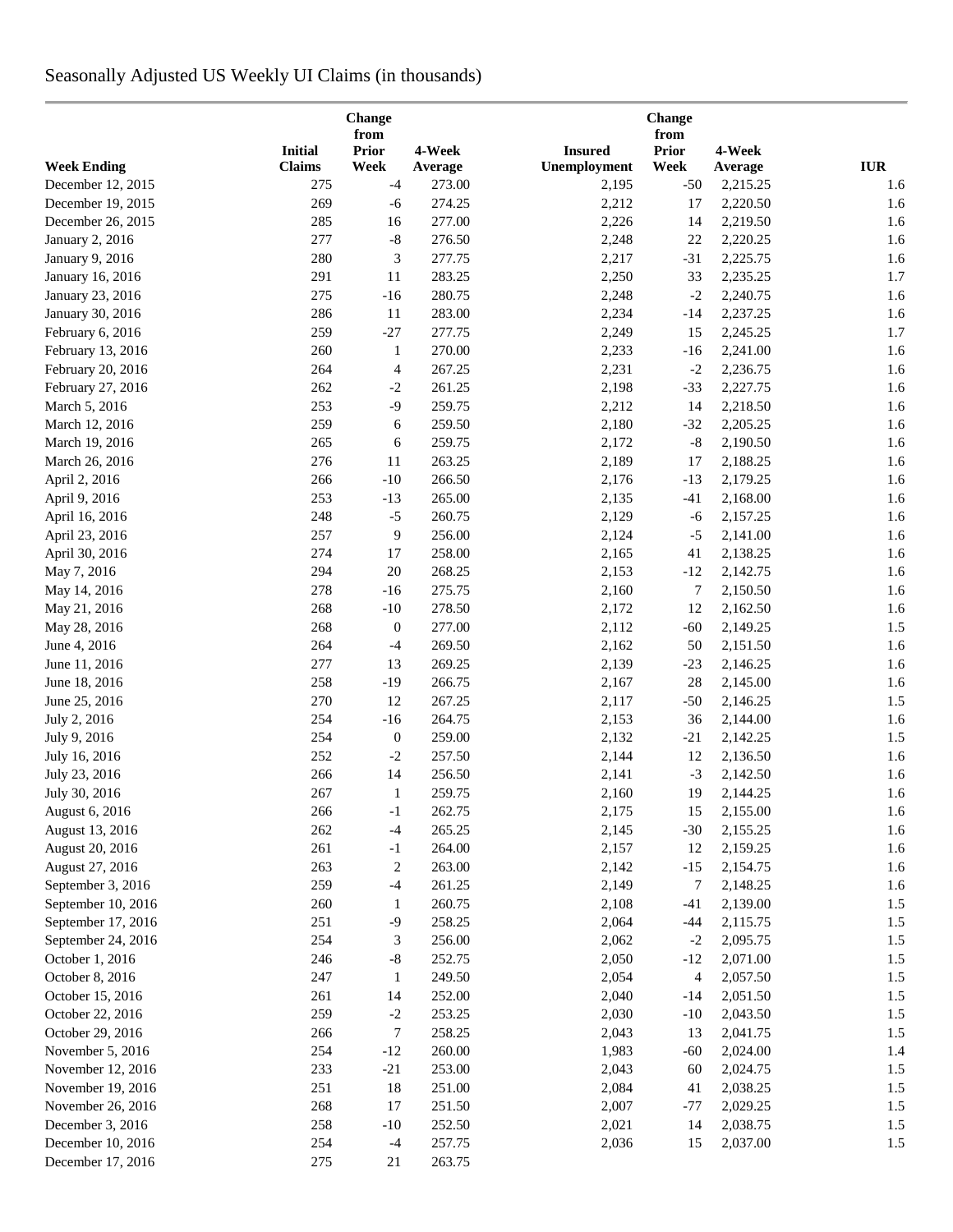| Initial Claims Filed During Week Ended December |  |
|-------------------------------------------------|--|
|-------------------------------------------------|--|

10 INITIAL CLAIMS

| Insured Unemployment For Week Ended December 3 |  |
|------------------------------------------------|--|
| <b>INSURED UNEMPLOYMENT</b>                    |  |

|                         |        | <b>CHANGE FROM</b>                      |         |                  |                                    |              |                        |                     | <b>CHANGE FROM</b> |                        |                  |                                                      |
|-------------------------|--------|-----------------------------------------|---------|------------------|------------------------------------|--------------|------------------------|---------------------|--------------------|------------------------|------------------|------------------------------------------------------|
| <b>STATE</b>            |        | STATE LAST WEEKYEAR AGOUCFE $1$ UCX $1$ |         |                  |                                    | <b>STATE</b> | (% )<br>$\overline{2}$ | LAST<br><b>WEEK</b> | YEAR<br>AGO        | <b>UCFE</b><br>$\perp$ | UCX <sup>1</sup> | ALL PROGRAMS EXCLUDING RAILROAD<br><b>RETIREMENT</b> |
| Alabama                 | 3146   | $-887$                                  | $-395$  | 11               | 18                                 | 19827        | 1.1                    | $-1371$             | $-2346$            | 63                     | 119              | 20009                                                |
| Alaska                  | 1465   | $-200$                                  | 41      | 7                | $\mathfrak{2}$                     | 12770        | 4.0                    | $-1447$             | $-611$             | 174                    | 34               | 12978                                                |
| Arizona                 | 4050   | $-208$                                  | 42      | 14               | 8                                  | 24944        | 1.0                    | $-1339$             | $-1547$            | 187                    | 130              | 25261                                                |
| Arkansas                | 2483   | $-466$                                  | -388    | 18               | 9                                  | 15611        | 1.3                    | $-1043$             | $-5529$            | 75                     | 87               | 15773                                                |
| California              | 50637  | $-3173$                                 | $-5266$ | 259              | 191                                | 366490       | 2.3                    | -16649              | -13424             | 2325                   | 2690             | 371505                                               |
| Colorado                | 3819   | 485                                     | 841     | 37               | 41                                 | 25473        | 1.0                    | $-970$              | $-2828$            | 238                    | 466              | 26177                                                |
| Connecticut             | 4069   | $-451$                                  | $-77$   | 5                | 5                                  | 36257        | 2.2                    | 315                 | $-973$             | 77                     | 117              | 36451                                                |
| Delaware                | 701    | $-343$                                  | $-42$   | 1                | 3                                  | 5355         | 1.2                    | $-1222$             | $-904$             | 12                     | 21               | 5388                                                 |
| District of<br>Columbia | 372    | $-26$                                   | 98      | 6                | $\mathbf{1}$                       | 8408         | 1.5                    | $-216$              | 11                 | 300                    | $\overline{4}$   | 8712                                                 |
| Florida                 | 8130   | 566                                     | 235     | 17               | 67                                 | 40511        | 0.5                    | $-7140$             | $-8014$            | 173                    | 284              | 40968                                                |
| Georgia                 | 7637   | $-2404$                                 | $-232$  | 21               | 58                                 | 30545        | 0.7                    | $-3490$             | $-5340$            | 319                    | 377              | 31241                                                |
| Hawaii                  | 1233   | $-447$                                  | 143     | 3                | 18                                 | 7358         | 1.2                    | $-722$              | 860                | 55                     | 132              | 7545                                                 |
| Idaho                   | 2701   | 209                                     | 113     | 48               | 8                                  | 9173         | 1.4                    | 177                 | $-1475$            | 204                    | 38               | 9415                                                 |
| Illinois                | 19800  | 2787                                    | 4550    | 10               | 19                                 | 107315       | 1.9                    | 2171                | $-18218$           | 326                    | 355              | 107996                                               |
| Indiana                 | 5136   | 476                                     | 217     | 14               | $\tau$                             | 22350        | 0.8                    | 239                 | $-2218$            | 82                     | 77               | 22509                                                |
| Iowa                    | 5609   | 267                                     | 1852    | 3                | $\,8\,$                            | 20833        | 1.4                    | 499                 | $-3842$            | 44                     | 59               | 20936                                                |
| Kansas                  | 3120   | 477                                     | 744     | 5                | 14                                 | 11061        | 0.8                    | $-933$              | $-2961$            | 69                     | 84               | 11214                                                |
| Kentucky                | 3300   | 133                                     | 207     | 6                | 9                                  | 19586        | 1.1                    | $-262$              | $-2181$            | 178                    | 231              | 19995                                                |
| Louisiana               | 2864   | $-245$                                  | 421     | $\boldsymbol{0}$ | $\boldsymbol{0}$                   | 23656        | 1.2                    | 299                 | 2126               | 66                     | 55               | 23777                                                |
| Maine                   | 1339   | $-377$                                  | $-160$  | 7                | $\mathbf{1}$                       | 6613         | 1.1                    | 142                 | $-1578$            | 32                     | 22               | 6667                                                 |
| Maryland                | 4129   | $-992$                                  | $-2$    | 13               | 22                                 | 35573        | 1.4                    | $-175$              | $-3794$            | 334                    | 191              | 36098                                                |
| Massachusetts           | 8270   | 98                                      | $-24$   | 15               | 19                                 | 64655        | 1.9                    | $-672$              | $-4541$            | 200                    | 232              | 65087                                                |
|                         | 12390  | 301                                     | $-1482$ | 27               | 26                                 | 55653        | 1.3                    | -1849               | $-8643$            | 191                    | 169              | 56013                                                |
| Michigan                | 7391   |                                         | $-201$  | 10               | 8                                  | 52991        | 1.9                    | 493                 | $-2035$            | 104                    | 115              | 53210                                                |
| Minnesota               |        | $-3563$                                 |         |                  |                                    |              |                        |                     |                    |                        |                  |                                                      |
| Mississippi             | 1757   | $-365$                                  | $-122$  | 12               | $\boldsymbol{2}$<br>$\mathfrak{2}$ | 11559        | 1.1                    | $-449$              | $-1410$            | 81                     | 41               | 11681                                                |
| Missouri                | 5256   | 109                                     | $-382$  | 14               |                                    | 24555        | 0.9                    | $-1430$             | $-6178$            | 385                    | 68               | 25008                                                |
| Montana                 | 2368   | 240                                     | 863     | 73               | $\sqrt{2}$                         | 9551         | 2.2                    | $-320$              | $-1635$            | 338                    | 41               | 9930                                                 |
| Nebraska                | 1665   | 253                                     | 383     | 1                | $\boldsymbol{2}$                   | 5380         | 0.6                    | $-109$              | $-1042$            | 498                    | 17               | 5895                                                 |
| Nevada                  | 3033   | $-341$                                  | 12      | 14               | 5                                  | 23272        | 1.9                    | $-1151$             | $-3474$            | 157                    | 95               | 23524                                                |
| New Hampshire           | 779    | $-6$                                    | 5       | 3                | -1                                 | 4349         | 0.7                    | 19                  | $-681$             | 8                      | 7                | 4364                                                 |
| New Jersey              | 11183  | $-1101$                                 | 622     | 17               | 27                                 | 93722        | 2.4                    | $-3036$             | -6239              | 242                    | 389              | 94353                                                |
| New Mexico              | 1135   | $-152$                                  | $-54$   | 10               | 3                                  | 11887        | 1.5                    | $-601$              | $-1309$            | 294                    | 88               | 12269                                                |
| New York                | 17291  | $-13110$                                | $-2213$ | 33               | 42                                 | 150014       | 1.7                    | $-9951$             | $-12305$           | 347                    | 602              | 150963                                               |
| North Carolina          | 4257   | $-169$                                  | $-208$  | 14               | 15                                 | 24362        | 0.6                    | 182                 | -4379              | 135                    | 257              | 24754                                                |
| North Dakota            | 1796   | $-61$                                   | 319     | $\overline{c}$   | $\sqrt{2}$                         | 5713         | 1.4                    | 186                 | 373                | 15                     | $\tau$           | 5735                                                 |
| Ohio                    | 10749  | $-87$                                   | $-2108$ | $\tau$           | 33                                 | 60369        | 1.2                    | 1665                | $-6219$            | 165                    | 300              | 60834                                                |
| Oklahoma                | 1739   | $-54$                                   | $-4$    | 8                | 15                                 | 19410        | 1.3                    | $-600$              | $-2439$            | 71                     | 151              | 19632                                                |
| Oregon                  | 5247   | $-1586$                                 | $-627$  | 63               | 20                                 | 29382        | 1.7                    | $-2195$             | $-4391$            | 542                    | 167              | 30091                                                |
| Pennsylvania            | 20825  | $-9655$                                 | -2222   | 53               | 50                                 | 127629       | 2.3                    | 10131               | -19086             | 681                    | 432              | 128742                                               |
| Puerto Rico             | 1482   | $-91$                                   | -6      | $\overline{0}$   | 6                                  | 22198        | 2.5                    | $-1279$             | $-4190$            | 60                     | 123              | 22381                                                |
| Rhode Island            | 1095   | $-148$                                  | $-384$  | 2                | 8                                  | 8113         | 1.8                    | $-26$               | $-426$             | 20                     | 27               | 8160                                                 |
| South Carolina          | 3001   | $-1557$                                 | $-391$  | 7                | 24                                 | 15343        | 0.8                    | $-1096$             | $-2262$            | 61                     | 129              | 15533                                                |
| South Dakota            | 696    | $-51$                                   | 213     | 3                | $\sqrt{2}$                         | 2514         | 0.6                    | 364                 | 103                | 33                     | 6                | 2553                                                 |
| Tennessee               | 3521   | $-141$                                  | $-1136$ | 9                | $\sqrt{2}$                         | 17682        | 0.6                    | $-677$              | $-6227$            | 402                    | 53               | 18137                                                |
| Texas                   | 15509  | $-4685$                                 | $-1659$ | 54               | 126                                | 151207       | 1.3                    | $-24406$            | $-11031$           | 678                    | 2056             | 153941                                               |
| Utah                    | 2017   | $-539$                                  | $-7$    | 42               | 6                                  | 11080        | 0.8                    | 1194                | $-1101$            | 276                    | 29               | 11385                                                |
| Vermont                 | 666    | $-552$                                  | $-54$   | 4                | $\boldsymbol{2}$                   | 4435         | 1.5                    | $-470$              | $-103$             | 15                     | 5                | 4455                                                 |
| Virgin Islands          | 20     | $-26$                                   | $-7$    | $\mathbf{1}$     | $\boldsymbol{0}$                   | 546          | 1.5                    | $-310$              | $-138$             | $\boldsymbol{0}$       | 8                | 554                                                  |
| Virginia                | 3775   | $-696$                                  | $-105$  | 14               | 31                                 | 24821        | 0.7                    | $-567$              | $-2717$            | 317                    | 467              | 25605                                                |
| Washington              | 8993   | $-731$                                  | 20      | 55               | 83                                 | 55105        | 1.8                    | 895                 | $-7039$            | 514                    | 760              | 56379                                                |
| West Virginia           | 2298   | 155                                     | $-397$  | $\overline{c}$   | $\overline{4}$                     | 14766        | 2.2                    | $\overline{4}$      | $-3901$            | 43                     | 52               | 14861                                                |
| Wisconsin               | 8510   | $-4127$                                 | 334     | 6                | 4                                  | 40938        | 1.5                    | $-3611$             | $-8315$            | 127                    | 50               | 41115                                                |
| Wyoming                 | 879    | 56                                      | 137     | 8                | $\boldsymbol{2}$                   | 4279         | 1.6                    | $-1373$             | $-1567$            | 145                    | 12               | 4436                                                 |
| Totals                  | 305333 | $-47201$                                | $-7943$ | 1088             | 1083                               | 1997189 1.4  |                        | $-74182$            | -209333            |                        | 12478 12528      | 2022195                                              |

Figures Appearing In columns showing Over-The-Week Changes reflect all revisions in data for prior week submitted by State agencies.

1. The Unemployment Compensation program for Federal Employees (UCFE) and the Unemployment Compensation for Ex-servicemembers (UCX) exclude claims filed jointly under other programs to avoid duplication.

2. Rate is not seasonally adjusted. The source of US total covered employment is BLS.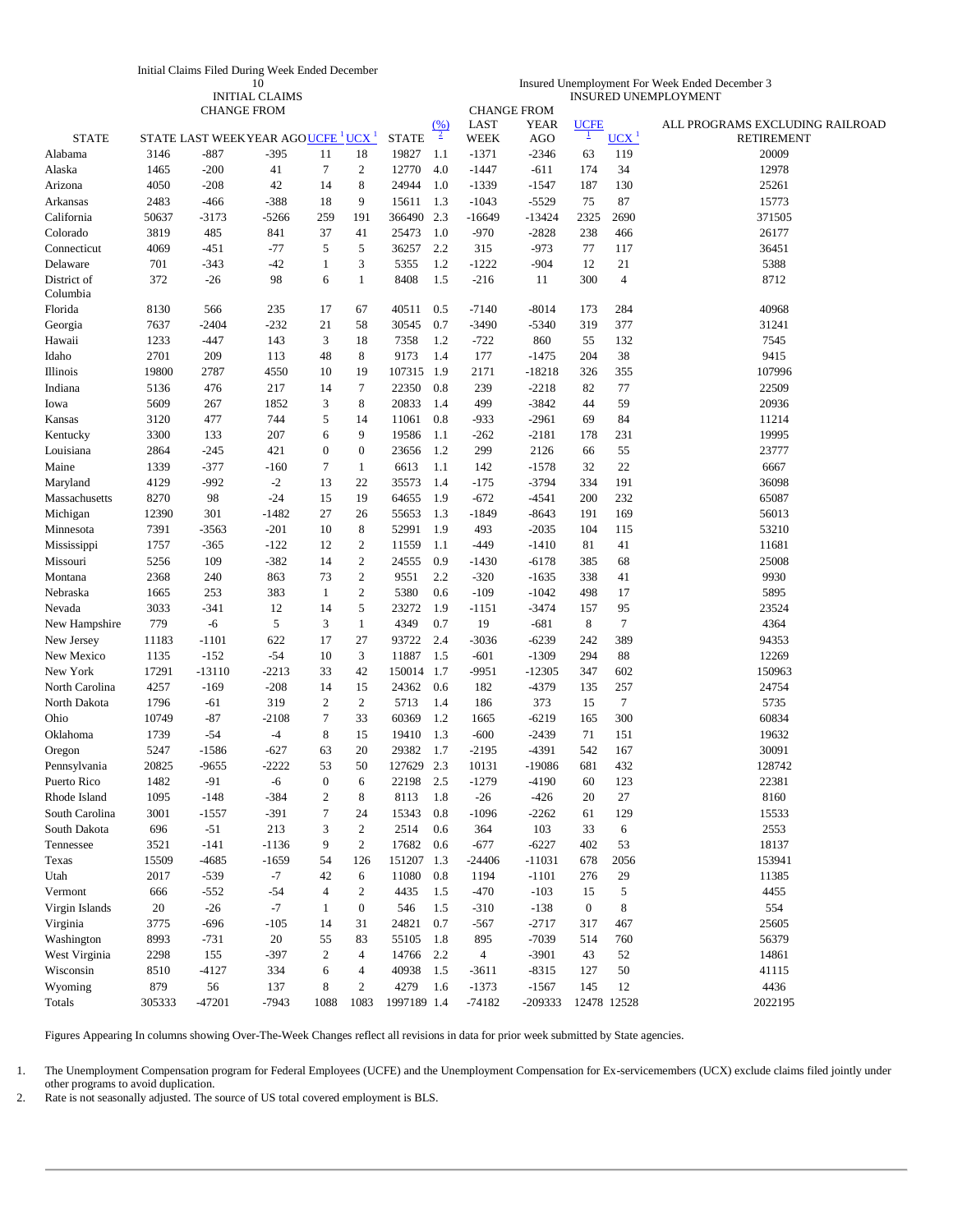# STATES WITH AN INCREASE OF MORE THAN 1,000

| <b>State</b> | <b>Change</b> State Supplied Comment                                                                     |
|--------------|----------------------------------------------------------------------------------------------------------|
|              | $+2,787$ Layoffs in the administrative, support, waste management and remediation service, construction, |
|              | wholesale trade, and retail trade industries.                                                            |

# STATES WITH A DECREASE OF MORE THAN 1,000

| <b>State</b> | <b>Change</b> | <b>State Supplied Comment</b>                                                                                                                            |
|--------------|---------------|----------------------------------------------------------------------------------------------------------------------------------------------------------|
| <b>NY</b>    | $-13.110$     | Fewer layoffs in the construction, transportation and warehousing, and accommodation and food<br>service industries.                                     |
| <b>PA</b>    | $-9.655$      | Fewer layoffs in the construction and accommodation and food service industries.                                                                         |
| <b>TX</b>    | -4,685        | Fewer layoffs in the manufacturing and administrative, support, waste management and remediation<br>service industries.                                  |
| WI           | -4.127        | No comment.                                                                                                                                              |
| <b>MN</b>    | $-3,563$      | No comment.                                                                                                                                              |
| CA           | $-3.173$      | Fewer layoffs in the agriculture, forestry, fishing and hunting industry.                                                                                |
| <b>GA</b>    | $-2.404$      | Fewer layoffs in the manufacturing, administrative, support, waste management and remediation<br>service, and accommodation and food service industries. |
| <b>OR</b>    | $-1.586$      | No comment.                                                                                                                                              |
| <b>SC</b>    | $-1.557$      | No comment.                                                                                                                                              |
| NJ           | $-1.101$      | Fewer layoffs in the manufacturing, transportation and warehousing, accommodation and food<br>service, and retail trade industries.                      |